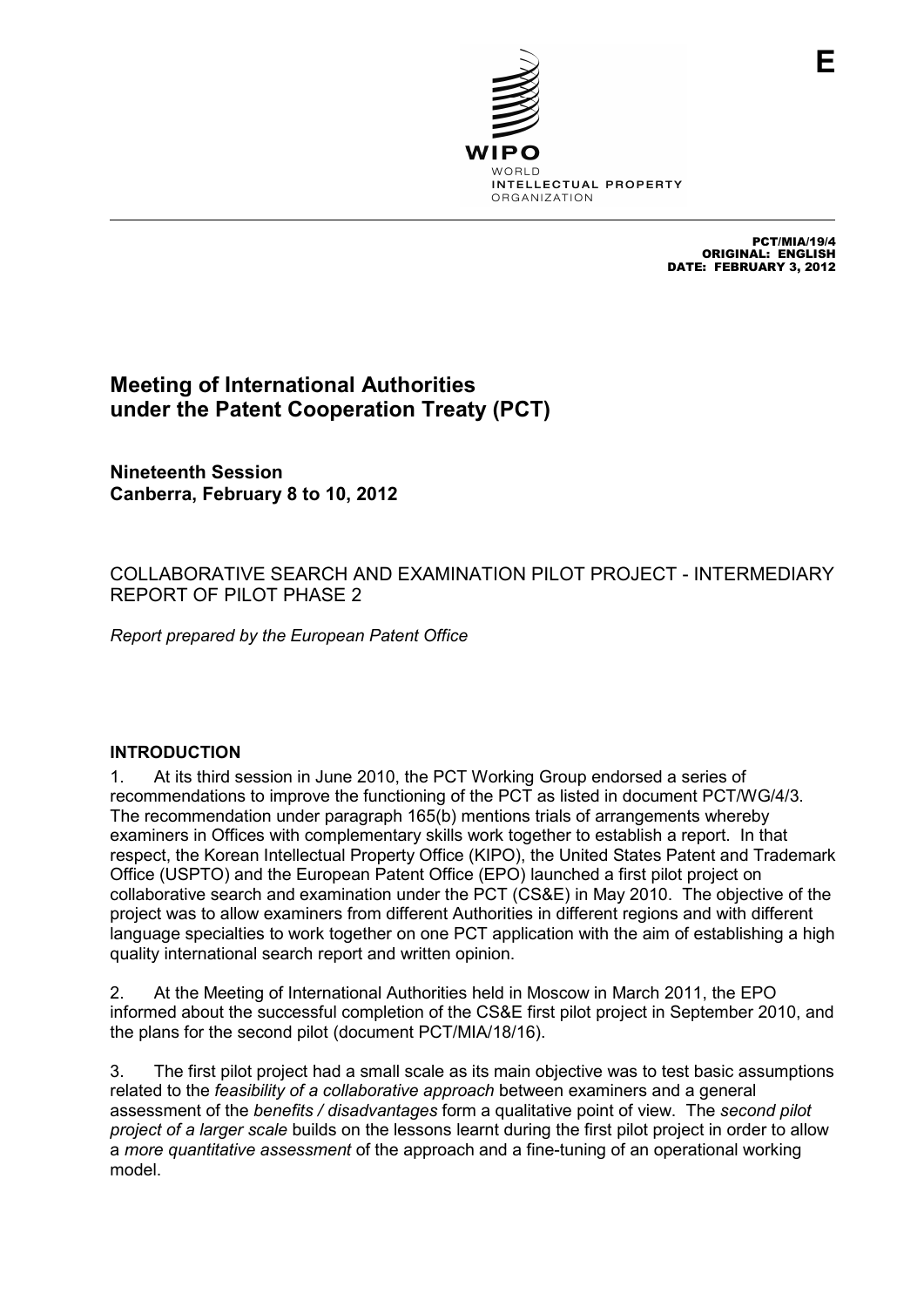4. This document is a progress report of the second pilot and includes the views of the EPO participants. The initial plan was to complete the first part of this second pilot by the time of the PCT MIA beginning of February. There have been some delays due to the appointment of the examiners, some difficulties to find suitable files in certain technical fields, as well as workload for some examiners that did not allow them to dedicate more time to this pilot.

5. Overall, the second pilot project is going well and the completion is expected for the summer of 2012. A detailed evaluation by the participating Offices will follow with the aim of reporting the results at the IP5 Deputy Heads meeting before the end of 2012.

# **BUILDING ON THE FIRST PILOT PROJECT**

6. The main conclusions for the first pilot project were:

- CS&E is a *realistic concept.*
- The collaboration between examiners brings a clear added-value regarding the *quality* of the ISR and WO-ISA. As a consequence, legal certainly increases.
- No major additional *time investment* would be required in regional/national phase as a result of the collaboration in the international phase.

7. Based on these main conclusions from the limited scale first pilot, the Offices KIPO, USPTO and EPO decided to launch the second pilot with duration of 1 year and involving more examiners and more PCT applications. The size of this second pilot is as follows:

- 8 examiners per participating office, with a total of *24 examiners involved* in the pilot.
- Each examiner treating a total of 8 PCT applications as first examiner (responsible for the applications - see Annex), and collaborating in other 16 PCT applications of the two counterparts.
- The total number of *PCT applications treated in the pilot is 192* (each Office treating 64 PCT applications as ISA and collaborating in another 128).

8. The second pilot is split in two parts: A *first part* will be conducted from October 2011 to March 2012 with 4 PCT applications per examiner acting as first examiner. The *second part* will be conducted from April to September 2012 with 4 additional PCT applications per examiner acting as first examiner.

## **OBJECTIVES FOR THE SECOND PILOT PROJECT**

9. The objectives of the CS&E pilot are:

(i) To define the conditions under which examiners of different ISAs in different regions can co-produce the ISR and the WO-ISA for PCT applications. This includes testing the fined-tuned methodology to identify how collaboration could be implemented in an operational environment in a wider deployment within the Offices.

(ii) To evaluate from a *qualitative* and *quantitative* point of view the benefits and disadvantages of the collaborative approach in terms of quality and efficiency.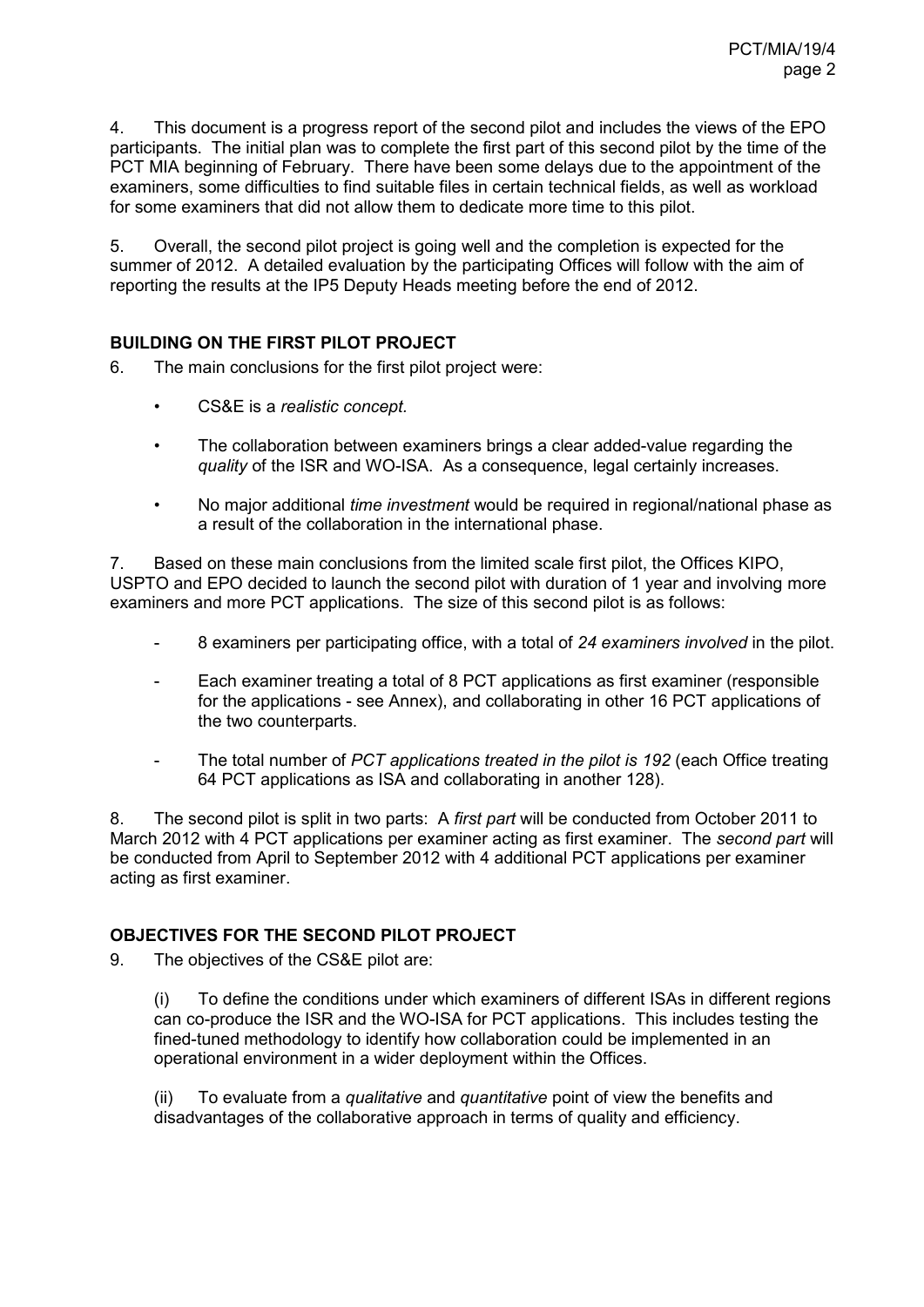#### **PILOT DESIGN**

10. The pilot is designed for testing the concept of collaborative search and examination according to the objectives set forth in paragraph 9 above. Arrangements for testing other objectives, such as improvement of the ISA timeliness or mastering PCT workloads should be kept outside of the scope of the CS&E pilot.

11. A balance has been found between leaving some discretion to the examiners involved in the pilot for finding the most efficient modus operandi and the need for guidance in order to ensure that the pilot operates in a harmonized way among the different Offices and examiners in different technical fields.

12. The legal framework is the PCT and all its related provisions. Namely, all participating Offices will continue to act as ISA under the relevant PCT provisions and to endorse the responsibility for the ISR and WO-ISA produced under the pilot for their own PCT applications treated in the pilot.

13. The methodology agreed by the participating Offices is depicted in the Annex.

## **EVALUATION OF PROGRESS**

14. On January 26, 2012 a total of 35 of the planned 64 PCT applications planned for the first half of the pilot have been completed. Although it was expected to have this first half completed by the time of the PCT MIA, due to operational delays, e.g. selection of USPTO examiners and other operational priorities for the examiners, the first half of the pilot will only be ready by the end of February.

15. The general perception is that the pilot is teaching very relevant aspects about the collaboration between examiners in remote locations, with different cultures, operational constraints, etc. This collaborative approach being a new way of treating applications and never tested before the launch of the CS&E pilots, the learning phase is very important and will certainly still last until the end of the second pilot.

16. Some of the main general lessons learnt to date are summarized in the points below:

- *Operational constraints* within each Office have an important impact in the collaboration. Examples of these constraints are the workload of an examiner, the incentives to dedicate time to this pilot, different priorities defined by the Offices for the treatment of applications.
- The success in the collaboration varies from group to group, each group being composed of one examiner per participating Office. The lack of progress by one member in a group, for whatever reason this is, has a big impact on the progress of the group, as this, according to the current methodology, blocks the whole group. *Progress* is determined by the least responsive / least active participant in the group.
- *Differences in practice* in the PCT procedure for aspects such as claims directed to medical use or to method of treatment are an issue for the collaboration that tends to be more limited.
- Email is the main *communication means* for the collaboration. It seems that the examiners' pace for handling applications as well as the time difference between the Offices makes email the preferred option. Video-conference, chat and telephone have been tested, however are not often used.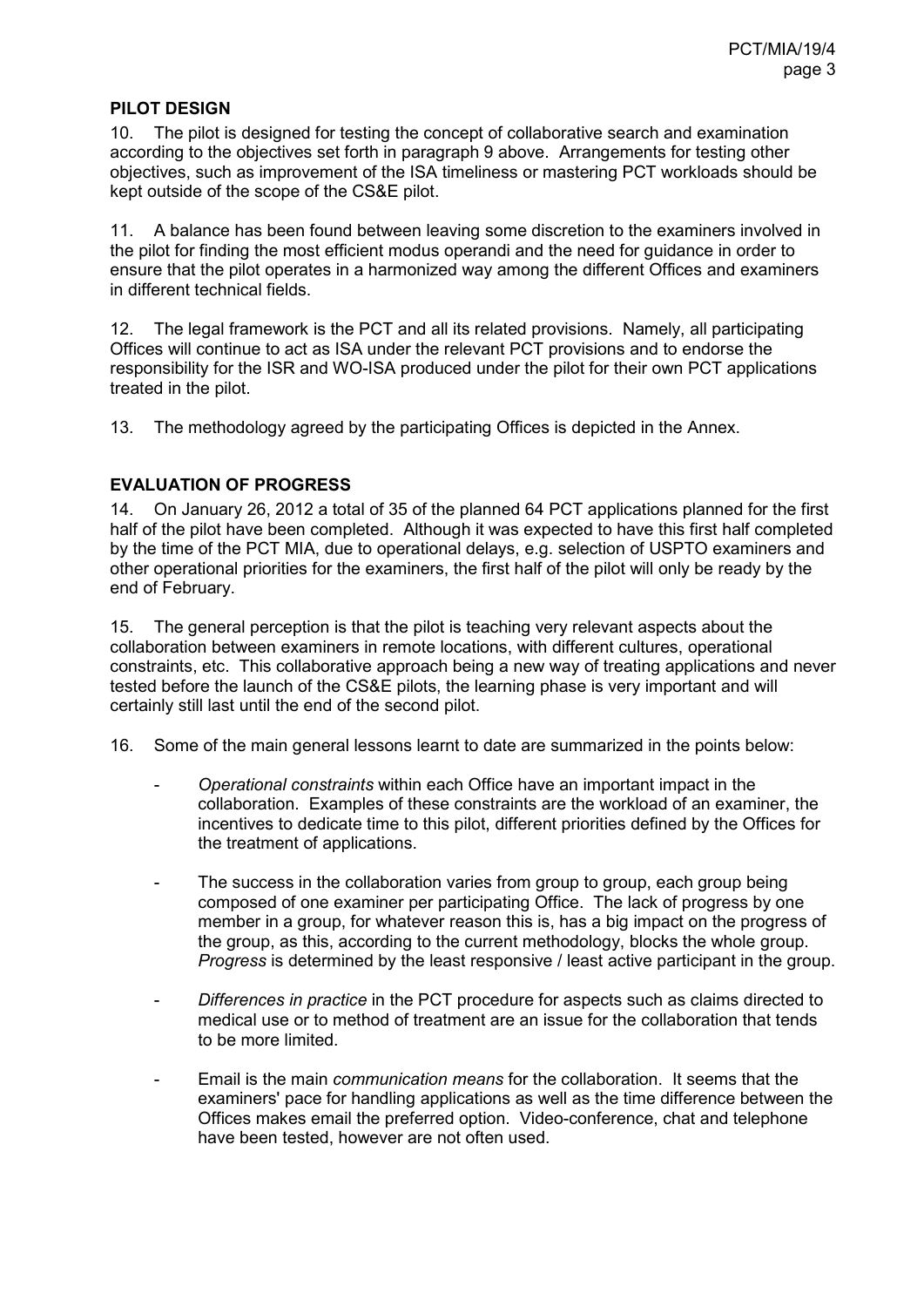- Collaboration highly improves once the participants in a specific group have worked together for a certain period of time and know what to expect from the counterparts.
- Collaboration needs to be supported by a *collaboration tool* that automatically keeps the "state" of the often multiple threads and, even, multiple applications treated by a group at the same time. Functionalities such as generation of reminders to provide feedback, making visible that one participant is not available for a period of time.

17. The evaluation of the pilot project has two different components: (1) Views of the participants, (2) Views of the applicants. The following sections explain how these different evaluations have been planned and the preliminary results.

#### EVALUATION BY THE EPO PARTICIPATING EXAMINERS

18. The participants within an Office have been be asked to provide feedback on a regular basis and to fill in a questionnaire after they complete an application, either as first examiner or as peer examiner (see Annex for clarification about the roles). The objective of this pilot is to gather quantitative results, and the questions to the participants focus, therefore, on the quantitative aspects of the *quality* and *efficiency* when treating an application according to the CS&E approach.

## **Quality**

19. The quality of the consolidated ISR and WO-ISA is compared to the quality of the provisional ISR and WO-ISA (the results of the first examiner as sent to the peers).

20. The views of the EPO participants for their *work as first examiner*, e.g. receiving feedback, on the work done until now and making abstraction of the operational issues associated to a pilot:

- The feedback received as first examiner was relevant in almost 100% of the applications treated.
- In more than 60% of the applications the feedback received included comments to the search strategy, interpretation of the claims and prior art or patentability. In 30% of the applications the feedback received included *additional search hints*, e.g. classes, keywords, databases. In around 86% of the applications included *additional citations* found by the peer examiners.
- In more than 90% of the applications the feedback resulted in *citations added* to the final search report by the first examiner. In 64% of the applications the feedback resulted in *amendments to the WO-ISA*.
- Regarding the *quality of the final product* (final ISR and final WO-ISA), the examiners, when acting as first examiner consider that: (1) in around 40% of the applications the quality of the final product "greatly improved by making the product more complete"; (2) in around 40% of the applications the quality of the final product "improved a bit making this product more complete"; and (3) in 10% of the applications quality improved a bit by "providing confidence to the first examiner".

#### **Efficiency**

21. The views of the EPO participants based on the work done until now and making abstraction of the operational issues associated to a pilot:

- When acting as first examiner, and comparing the CS&E collaboration with a normal search of a PCT application, for most of the cases around 15%-25% additional time was needed.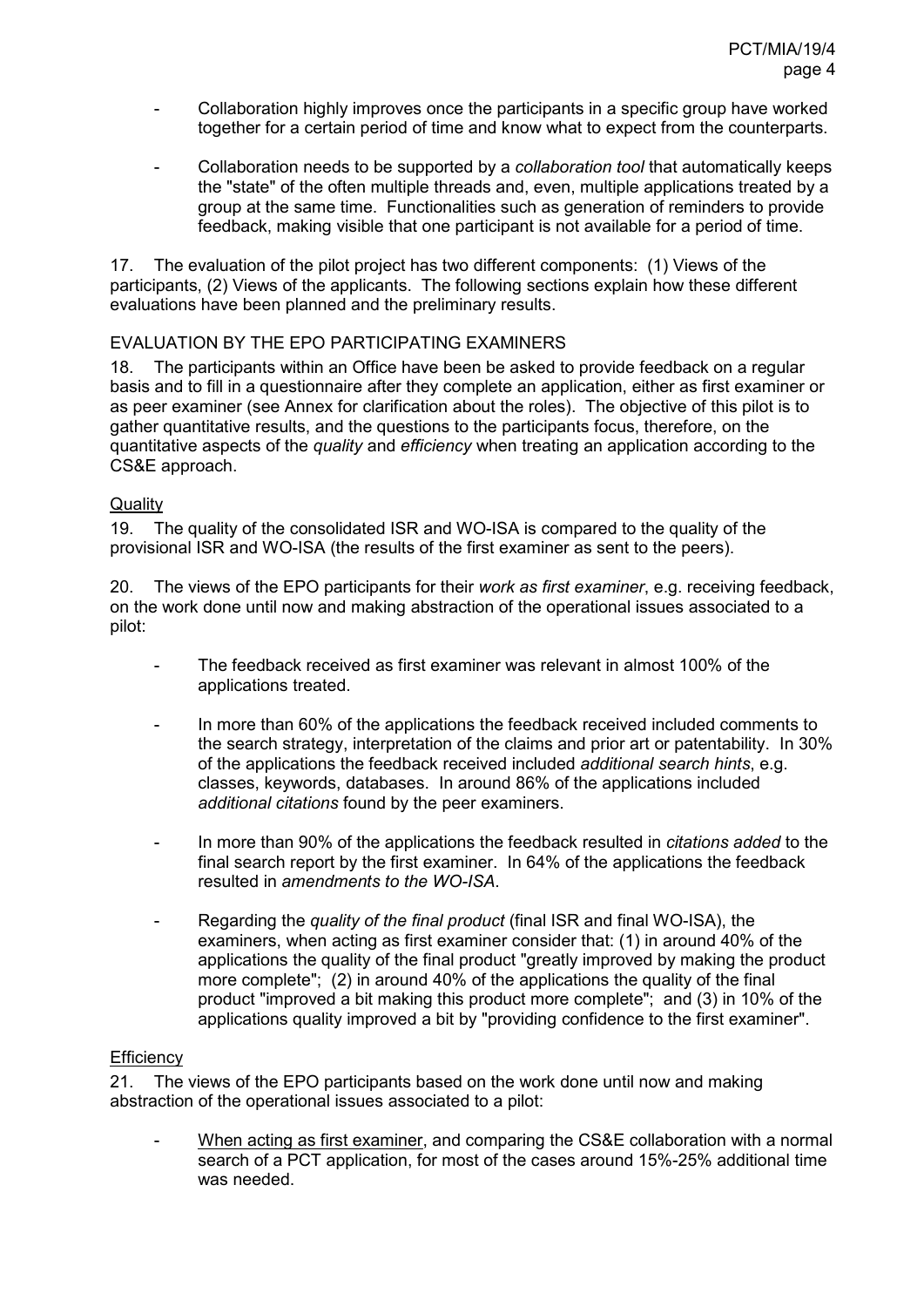- When acting as peer examiner, the examiner time needed to provide feedback was as % of time of a normal PCT search was (1) in around 30% of the cases around 5%-10% of the search time, (2) in 21% of the cases around 12%-25% of the search time, (3) in 10% no time was needed, (4) in 35% of the cases more than 30% of the search time.
- For the PCT applications treated in collaboration, the participants acting as peer examiner consider that when these applications enter regional/national phase (1) in almost 70% of the cases he/she would trust the results of the collaboration and would only need additional time for administrative matters, (2) in 15% of the cases he/she would need little time for a complementary search, (3) in 30% of the cases would need little time for a complementary examination.

22. The previous views by the EPO participants are based on a very limited number of applications during the second pilot to date. By the end of the second pilot it will be possible to have feedback from the participants for more applications treated and the conclusions will be more representative. However, it is interesting to see that the feedback received until now is consistent and in line with the assumptions and outcome of the first CS&E pilot.

## EVALUATION BY APPLICANTS

23. The origin of the CS&E concept is a *proposal made by the industry* that expressed an interest for a single search report and written opinion presenting the views of the examiners of the major patent Offices. According to the views expressed by industry associations, such a report and written opinion would provide applicants with a new product which would assist them in defining the appropriate strategy for extending their IP rights worldwide for specific inventions which are key for their business development.

24. The participating Offices have arranged discussions with industry associations. Particularly, the EPO has addressed a request to BUSINESSEUROPE to collect feedback about the interest that applicants could have in a collaborative product provided by patent Offices. Applicants' views on the following series of points have been identified as important:

- Initial tests have indicated that beyond its feasibility such a product would have added value as the search report and written opinion would reflect the common view of examiners in the different Offices thereby providing applicants at the PCT Chapter I stage with a richer and more thorough view on the potential outcome of prosecutions in national / regional phases in different regions.
- The new product would provide applicants higher legal certainty at an earlier stage which might be interesting for defining the appropriate strategy for key applications.
- CS&E pilot follows a different approach than the current procedure Supplementary International Search (SIS) in that the examiners collaborate to produce a consolidated search report and written opinion. Applicants that do not consider SIS today as an interesting option for their applications might find the CS&E approach interesting.
- The production cost of an ISR and WO-ISA in the CS&E pilot is higher compared to a conventional ISR and WO-ISA (i.e. more time for the first examiners in addition to the time required for the peer examiners contribution). EPO's initial estimate indicates that in the current constellation the price could be between two and three times the current international search fee search fee charged by the EPO.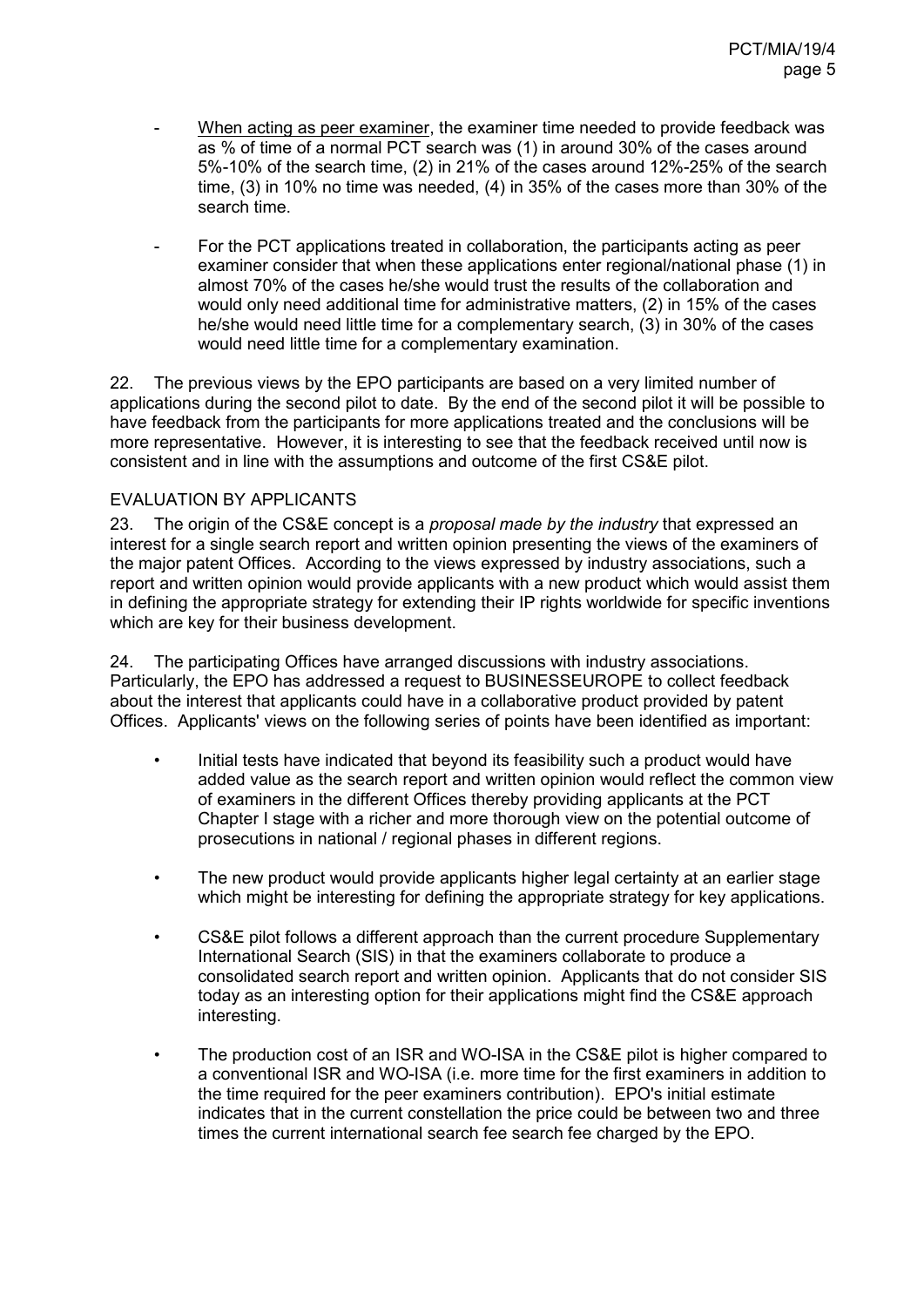25. The feedback received until now is limited and final conclusions on applicants' interest will only be available after more detailed feedback is received. The available feedback, however, shows an interest in the collaborative approach proposed by this pilot and that a potential product of these characteristics could be of interest for certain industries or types of applicants. The matter of the cost is a very important one and more precise views have been requested to the industry associations.

> *26. The Meeting is invited to take note of the report.*

[Annex follows]